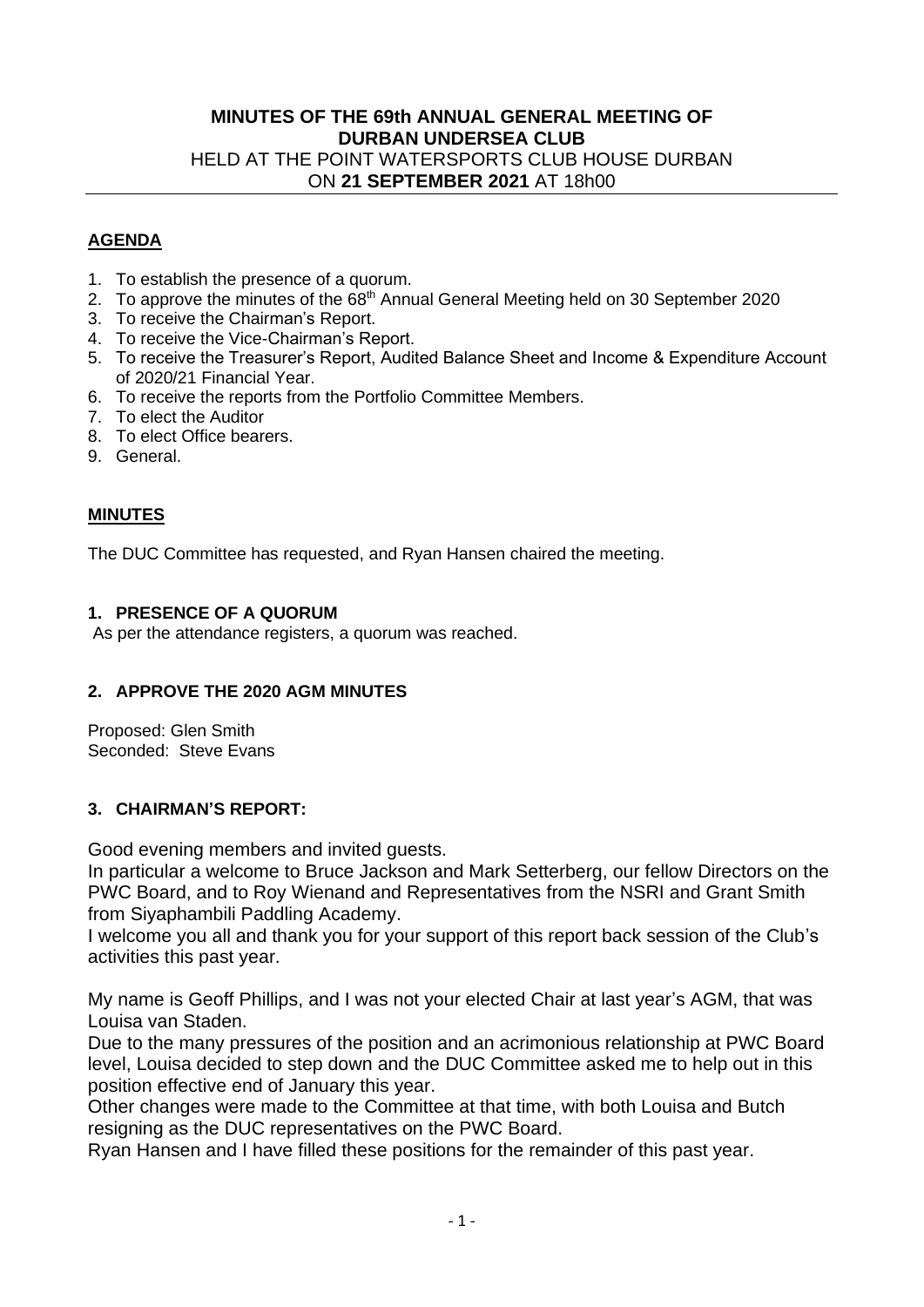For those members who do not know me, I had previously served DUC for 12 years as Vice-Chair with then Chairman Cuane Hall, up until 2018, as well as representing the Club on the inaugural PWC Board during that time.

# PWC

It has become apparent that the majority of members are unaware of the structures and workings of PWC and to all intent and purpose think we are all members of one club. Unfortunately, this is not the case.

I hope to shed a little light on this for you.

The PWC is a unique entity.

- It is a registered non-profit Company
- Its structure and operations are determined by a MOI that was agreed to between the 2 Clubs and signed in October 2019
- PWC is the home clubhouse for DUC & DSBC members
- PWC holds the main lease on these premises, with the 2 Clubs, the signatories to that lease.
- PWC only has 2 members those being the entities of DUC & DSBC
- PWC is responsible for providing the F&B services and club house facilities for the members of both clubs.
- DUC and DSBC contribute funds received from membership subscriptions, to PWC, so that PWC can provide these facilities and services.
- The funds that PWC receives from the clubs is determined by means of projected PWC operational budget that would be agreed to between DUC and DSBC and PWC management.

Like all Clubs, PWC cannot and will never trade at a profit and is totally reliant for its operation and survival, from contributions from the clubs' subscriptions.

The financial aspects of PWC are controlled by a Finance Committee, which is made up jointly by 3 senior members of both Clubs together with the PWC General Manager, Paul Smit and the Admin Manager, Lynda Lavery

Here lies the biggest challenge to PWC and the offering it is able to give the members of both Clubs.

How much contribution should PWC receive to run its operations efficiently, while offering the best in F&B and facilities to the members of both clubs?

A conservative approach to budgeting that puts enough money into PWC to run its operations at its optimum, will mean that the clubs have to contribute more to PWC and retain less for the Club.

An optimistic approach to budgeting means paying less in contributions, keeping more cash for the club, but which also in turn restricts the operational ability of PWC.

This is where the biggest difference of opinion is experienced between the clubs, and in our opinion causes the constraints of operation to the management of PWC.

The PWC budget for the new year has not been finalised at this moment.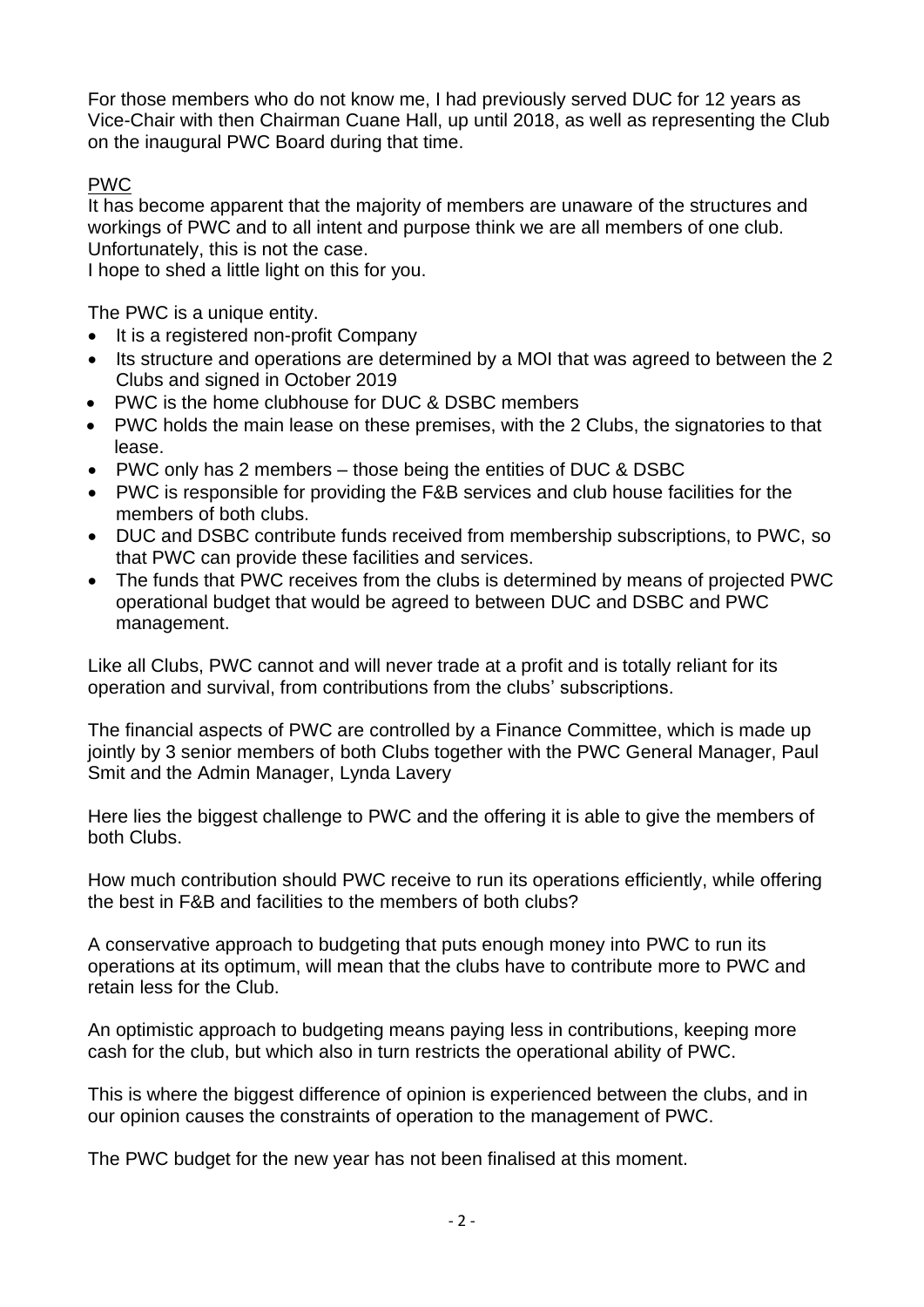On to more positive matters.

The highlight of our DUC year has been the completion of our DUC Dive Centre and Compressor room.

When we started this project in February it was hoped for an Easter completion, but as for all good plans, construction is never that simple.

The actual build being a PWC leasehold improvement, was funded equally by both clubs, while the fit out and decoration costs were borne by DUC.

We are of the opinion that we now boast the best Dive Centre in Durban, if not KZN. Bryan Hart will elaborate during his diving presentation.

Also on Diving, we have been informed that this last weekend saw 3 of our DUC spear fishermen represent SA at the 32nd world spearfishing championships held in Sardinia, Italy.

They managed a very good 5<sup>th</sup> place overall. Congrats to Angelo Spada, Jaco Blignaut, Gerhard Vosloo.

DUC is a multi-disciplined sporting club offering 11 different water sport codes.

Over many years our club has enjoyed a close relationship with the NSRI.

We would like to take this opportunity to thank them for always being on hand to assist all watersports enthusiasts in their time of need, and as a token of our appreciation I would like to ask Roy Wienand to come up and receive a cheque for R25000.00 for Durban Station 5.

This year also saw DUC formalising of an agreement with Siyaphambili Paddling Academy.

Siyaphambili is a paddling development initiative for disadvantaged kids, that was started by members of our surf ski section, and DUC has been an active sponsor in Siyaphambili since its inception.

Siyaphambili is now a formalised registered institution with its own board of trustees.

I would like to ask Grant Smith to come up and say a few words about this initiative. (See attached powerpoint presentation)

# MEMBERSHIP

A recent breakdown of our membership shows:

| <b>Members</b>                        | 3520    |       |
|---------------------------------------|---------|-------|
| Scuba Divers, UWH, Spearos            | 1 0 8 8 | 30.9% |
| Surfski, SUP                          | 821     | 23.3% |
| Boating, Jetski, Sailing              | 320     | 9.0%  |
| Open Sea Swimming, Water Polo         | 232     | 6.6%  |
| Social, Pensioners, Country, Honorary | 1 0 5 9 | 30.0% |

We have had 213 resignations this year to date.

Covid has had a huge impact on our sports this year.

Restrictions on participant numbers, cancelled events, pool closures etc have all played a big part in curtailing our normal activities.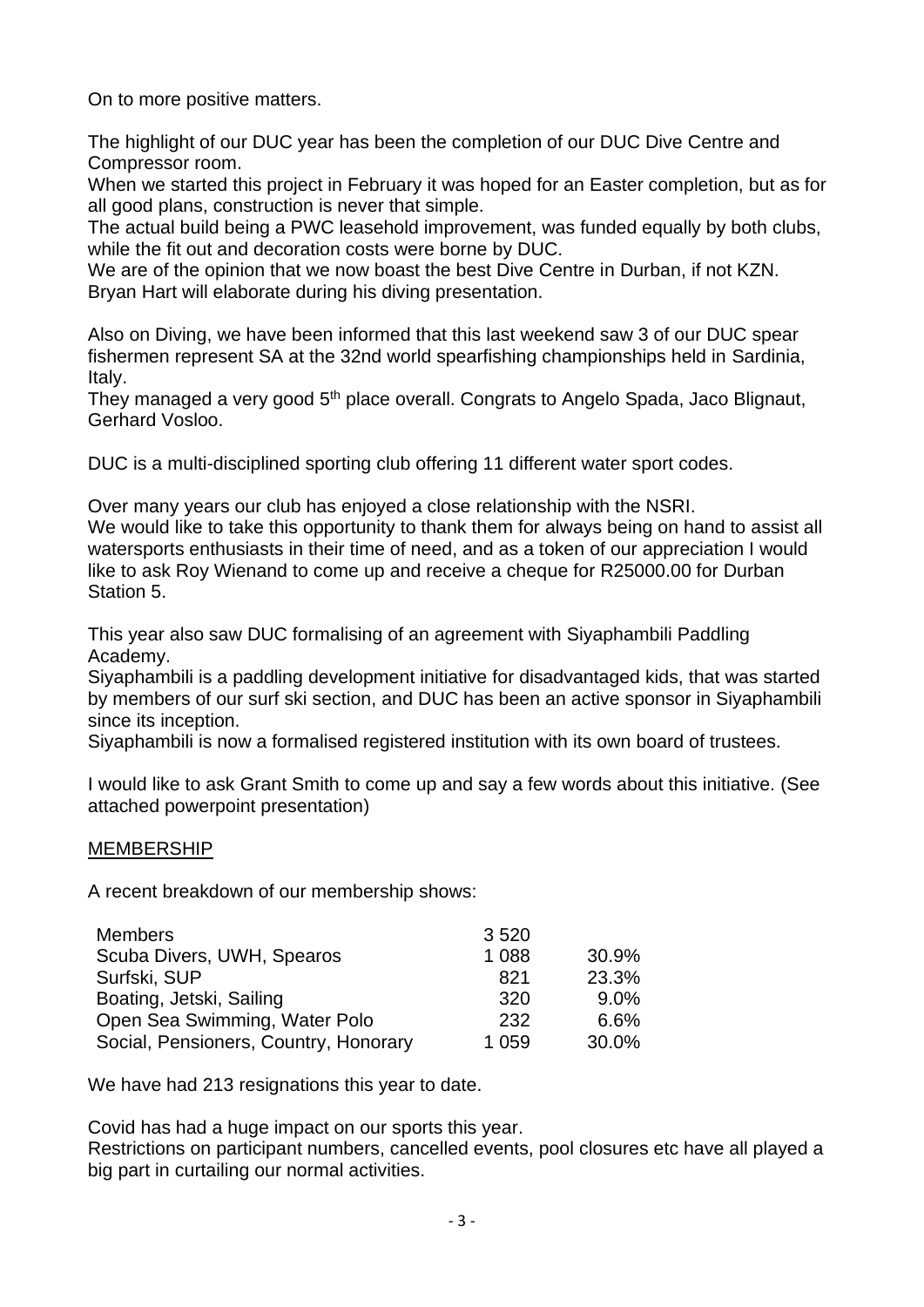I would like to take this opportunity to thank this committee for remaining positive and for continuing to maintain and in some cases grow their disciplines during this past year.

To my Executive Committee. Thank you for your support and the time and effort put into working for the members of DUC.

Lastly, on behalf of this Committee and the DUC members, I would like to extend our sincere thanks to the PWC Management and Staff for your service to the members of DUC.

Thank you

# 4. **VICE-CHAIRMAN'S REPORT**

Butch Murray could not attend due to covid – no report

# **5. TREASURER'S REPORT**

Good evening DUC Members

The Audited Financials have been up on the DUC website.

I have pleasure in presenting my report for the year under review 01 August 2020 to 31 July 2021. DUC finished the year with a surplus of income over expenditure of R1.5m as well as Bank balances of just over R9m. This is a great achievement for our club in a year which has seen us assist PWC with loans to finalise the new building, carry out extensive repairs on DUC1 and kit out our fabulous new Dive Centre.

Subscriptions are the primary funding income for all the Club activities with the main expense being the almost R3m paid to PWC for its operating expenditure.

Other expense items to note are:

The development and implementation of the new DUC website and the funding of Siyaphambili which is the development initiative of the Surf Ski Section.

Increase in "other Financial Assets" refers to the loans to PWC for payroll from last year, and the large amount loaned for the build and final finishes as well as the development of Lot 5.6. The loans from DUC & DSB are equal for the main clubhouse build at R4.5m which includes the Dive Centre construction.

However, DUC has an additional loan to PWC of R2m for the clubhouse finishes which DSBC refused to pay towards as this was over and above the original Bill of Quantities.

The loan agreement between DUC and DSBC – DSBC has once again paid this year's instalment and the loan now stands at R2 450 000

It must be noted here that Interest Received on investment is down due partly to the low interest rates currently on offer by the banks but also due to the non-interest bearing loans to PWC and DSBC.

Increase in Property, Plant and Equipment includes the new motor for the safety boat as well as the DUC sponsored fish tank and the sun-protection blinds in the PWC clubhouse. I would like to particularly thank Tommy and Nikky Felgen for the time and effort they put in to looking after the fish tank which gives much enjoyment to all PWC members.

Once again, I wish to thank Ian Agg for all the advice and assistance he gave me during the year. Thank you

The financials were accepted Proposed: Glen Smith Seconded: Geoff Phillips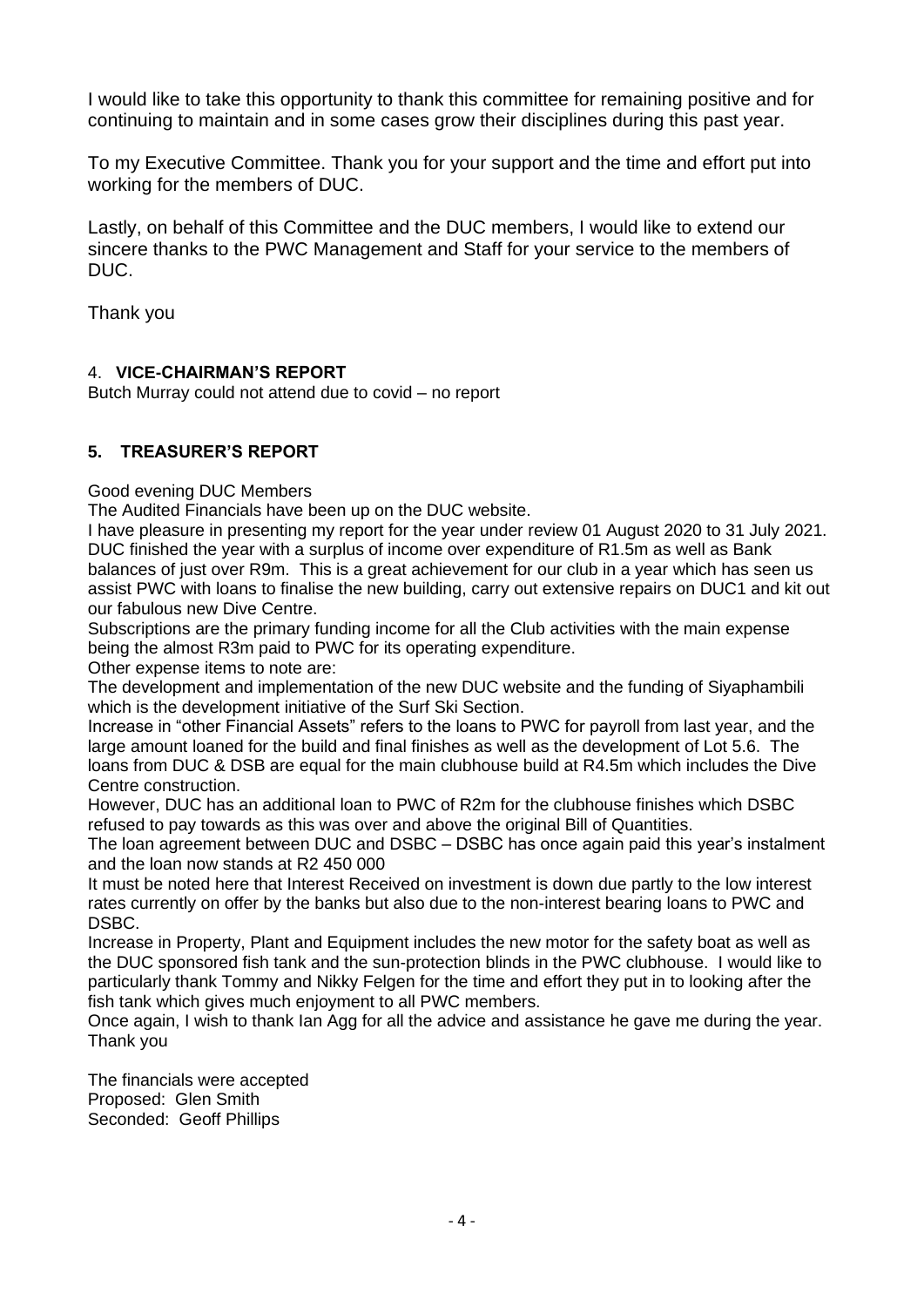# **6. PORTFOLIO COMMITTEE MEMBERS' REPORTS**

Most sporting sections were not at all active during this year of lockdown and only those sections who had reports presented.

# 6.1 PHOTOGRAPHY – BRYAN HART

See attached presentation

# 6.2 BOATING - RYAN HANSEN

**Tractors** 

DSBC costs of tractors were quite expensive. DSBC proposed the concept of implementing a levy to both DSBC and DUC members who owned boats of R1 200.00 per annum last year – this was reasonable as it working out to R100 per month. The levy paid by members meant that your card was loaded, you swiped your card at the launch office and upon receipt of a generated ticket, the tractor driver would tow the boat in and out.

DUC agreed to this policy for 2020/21 as well as that the shortfall of expenses of tractors not covered by the income generated would be split between DSBC and DUC in a ratio based on fleet size – estimated to be about 20%.

However, the tractor expenses went from R800 000 in 2020 to R1 300 000 during this year – almost double??????

After the first year, DUC re assessed the actual usage of the tractors by DUC Boats. Many DUC members did not pay as they did not use the tow system – self-launching, boat moored in harbour, used on dam, currently out of the water or repairs etc. The DSBC policy states that all S or DUC numbers HAVE to pay for the tractor levy whether or not the tractors are used. DUC accepted (unhappily) that because the policy had been agreed to, we would have to pay for those members who had numbers but in fact were not using the tractors and therefore had not paid the levy. For this next year 21/22 we tried to get a better, more equitable system. If a DUC Member is not using the tractor, or is self-launching, they don't have to pay. Last year about 30 /100 did not use this.

We don't want to force our members to pay the levy if they do not want to. There are great expenses and lots of negative ramifications in changing a boat number.

Conflict. DSBC would not compromise and are NOT prepared to adjust their policy for DUC boats. Things got very testy and on 30 July Ryan Hansen asked for DSBC for time to resolve. This was not given by DSBC. DUC proposed then that DUC would levy only our relevant members and that DUC would pay on their behalf the "cash tow fee" charged by DSBC to visitors – at the time this was R300 both ways and we would NOT pay the shortfall DSBC encountered.

Suddenly this daily fee went to R350 and was then increased to R450. All in a matter of a few days. An increase of 50% WAS not taken well by DUC!

Next fight was how to pay the R450. Came up against brick walls. DSBC took all the DUC members off the system and when asked to allow DUC members to have a special "account" created, DSBC said no – they had paid for the Jonas modular so no tampering.

Only option – we have to pay and get re imbursed. Very frustrating and no cohesion. We have reached a brick wall and after a Committee meeting, we feel that the only way forward is to get our own tractor.

A vote was taken on this and unanimously agreed to get a DUC tractor.

# **7. TO ELECT THE AUDITOR**

No objections to Viljoen & Associates being appointed auditors.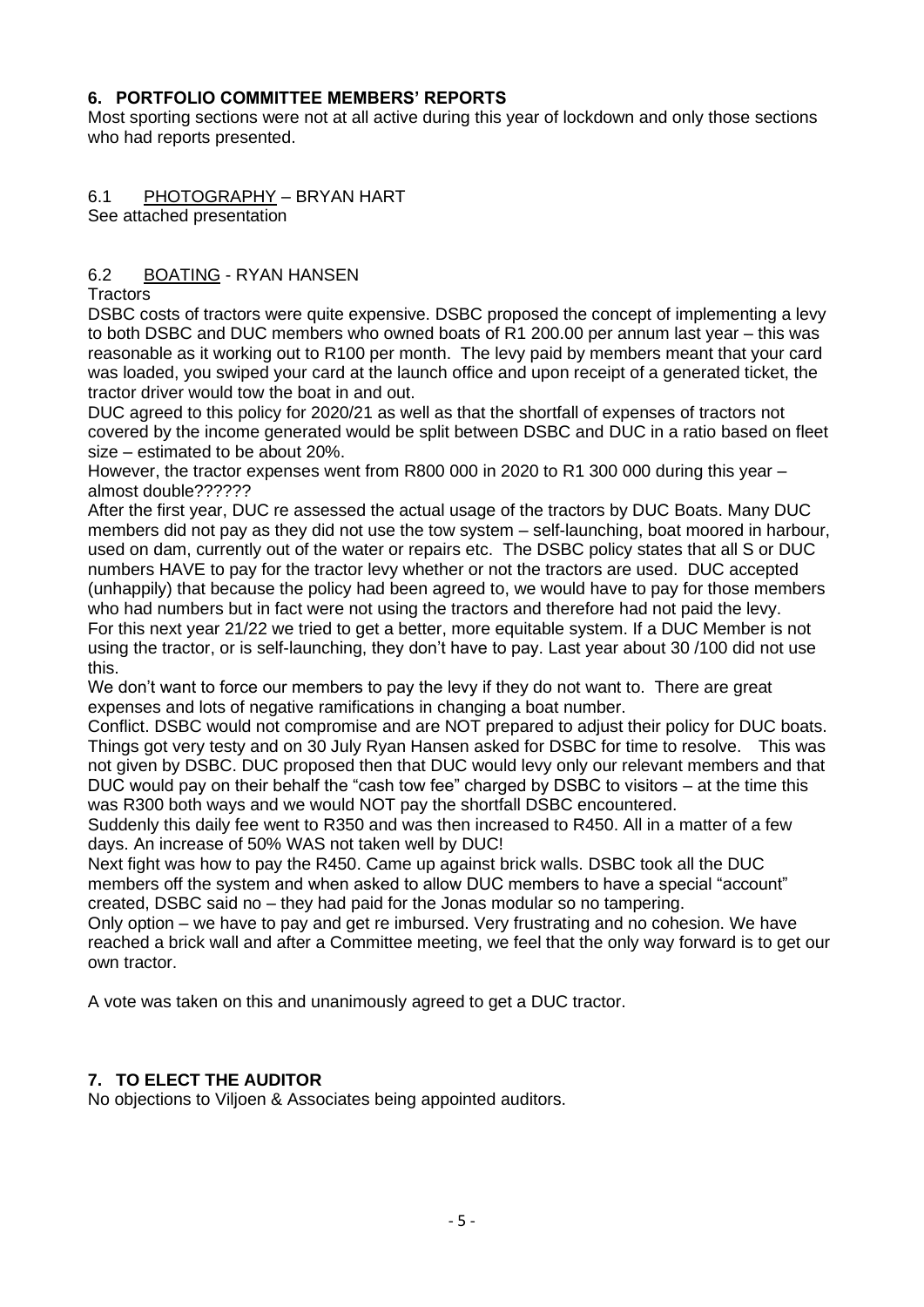## **8. ELECTION OF OFFICE BEARERS**

The following people were elected to the DUC Committee for the 2021/2022 year

Chairperson – GEOFF PHILLIPS Vice-chairperson – BUTCH MURRAY Treasurer – LEIGH PHILLIPS Secretary – LOUISA VAN STADEN Scuba and Underwater Photography – BRYAN HART Spearfishing – CHRIS WEST (New Appointment) Underwater Hockey – WESLEY REARDON Boating & Safety – RYAN HANSEN Surf Ski – DAVID AIKINS Environmental & Conservation – LINDSAY HOPKINS Paddle Ski Fishing – GLEN SMITH SUP – BRANDON READ Water Polo – SID GREY Open Water Swimming – STEVE EVANS Extra Ordinary position 1 – DOT MARITZ (New Appointment)

Unanimously accepted.

### **9. GENERAL**

### **Nikky Felgen**

Thanked DUC Committee for time and effort in spite of getting slammed from all directions Big concern – 70-80 % of people coming to the PWC Clubhouse don't know which club they belong to – DUC/PWC/DSBC?

Saga with tractors – petty nonsense. Need to invest and put our resources together Make club as one.

### **Danie Maritz**

No-one belongs to this nice outfit called PWC. We should be ALL be members of PWC not separate clubs.

Suggestion to have MOI of PWC to be reapproached and corrected to allow all to be members of PWC and thereby have a say in the facility. MOI of PWC re addressed.

GP – there is a process that will need to be followed to change the MOI. You would need to call for a SGM of the DUC Membership, outlining and describing the changes needed to the MOI. Similarly, this process would have to be done by DSBC. If the majority of members of both clubs are in agreement, then MOI could be changed.

### **Wally Bodin**

Wi-fi in the club – what is the issue.

GP – will look into this but think its to do with supply of fibre in the area.

### **Colin Steenhuizen**

Hears what members saying.

Great sympathy with Committee. This is nothing new. One club is well off and the other one isn't. Problem when combine 2 industries. Always going to be a difference. Hard to manage that. DUC had to pay R2 500 000 for fixtures!